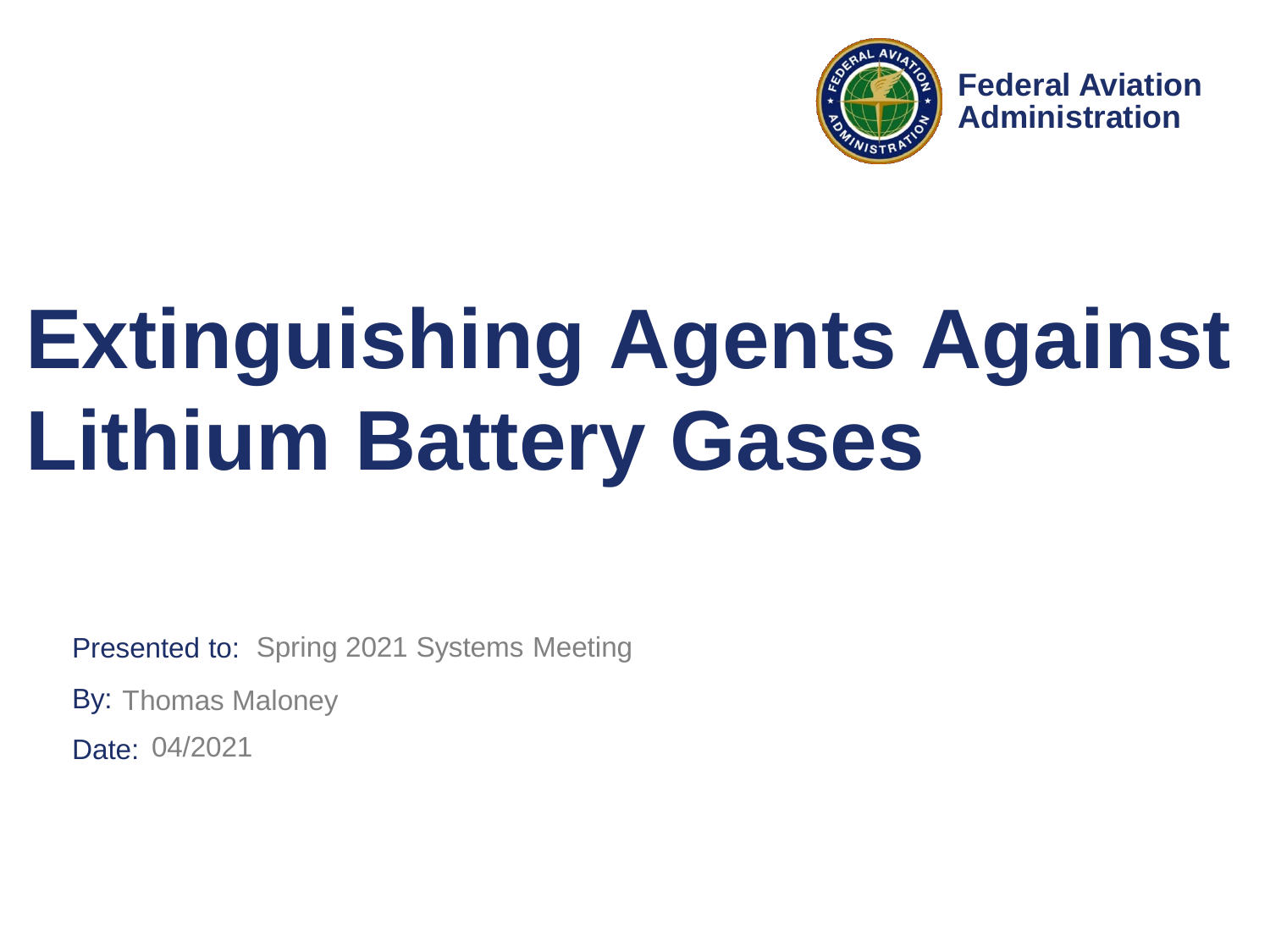## **Background/Motivation**

- **Replacement of Halon within cargo compartments.**
	- European Commission cutoff date for new type certificate applications for aircraft was in 2018.
- **Previously, experiments had been performed to look at the effectiveness of Halon 1301 against lithium battery gases.**
- **Lithium battery fires are becoming more common**
- **As new extinguishing agents become available, it is important to know how effective the agents are against lithium battery fires.**

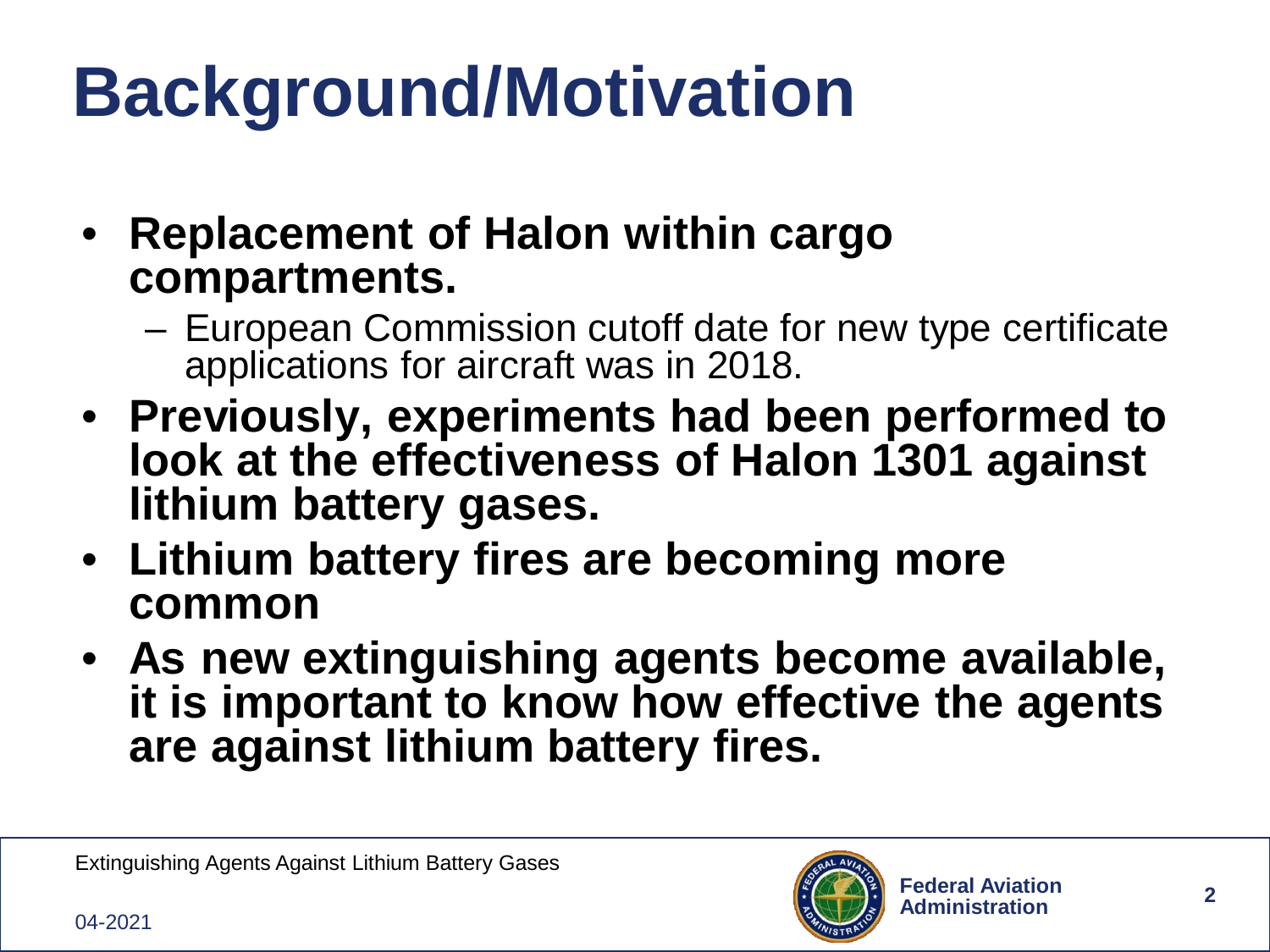#### **Background – Battery Fires**

- **The main source of fuel for lithium battery fires is generally the flammable gases generated from thermal runaway.**
	- Flammable battery gas composition can vary due to many factors including State-of-Charge, Chemistry, and overall design.
	- Three main flammable gases:
		- Hydrogen
		- Hydrocarbons
		- Carbon Monoxide
	- Among the 3 gases, composition variations can seem endless, especially due to the broad variety of hydrocarbons that can exist.

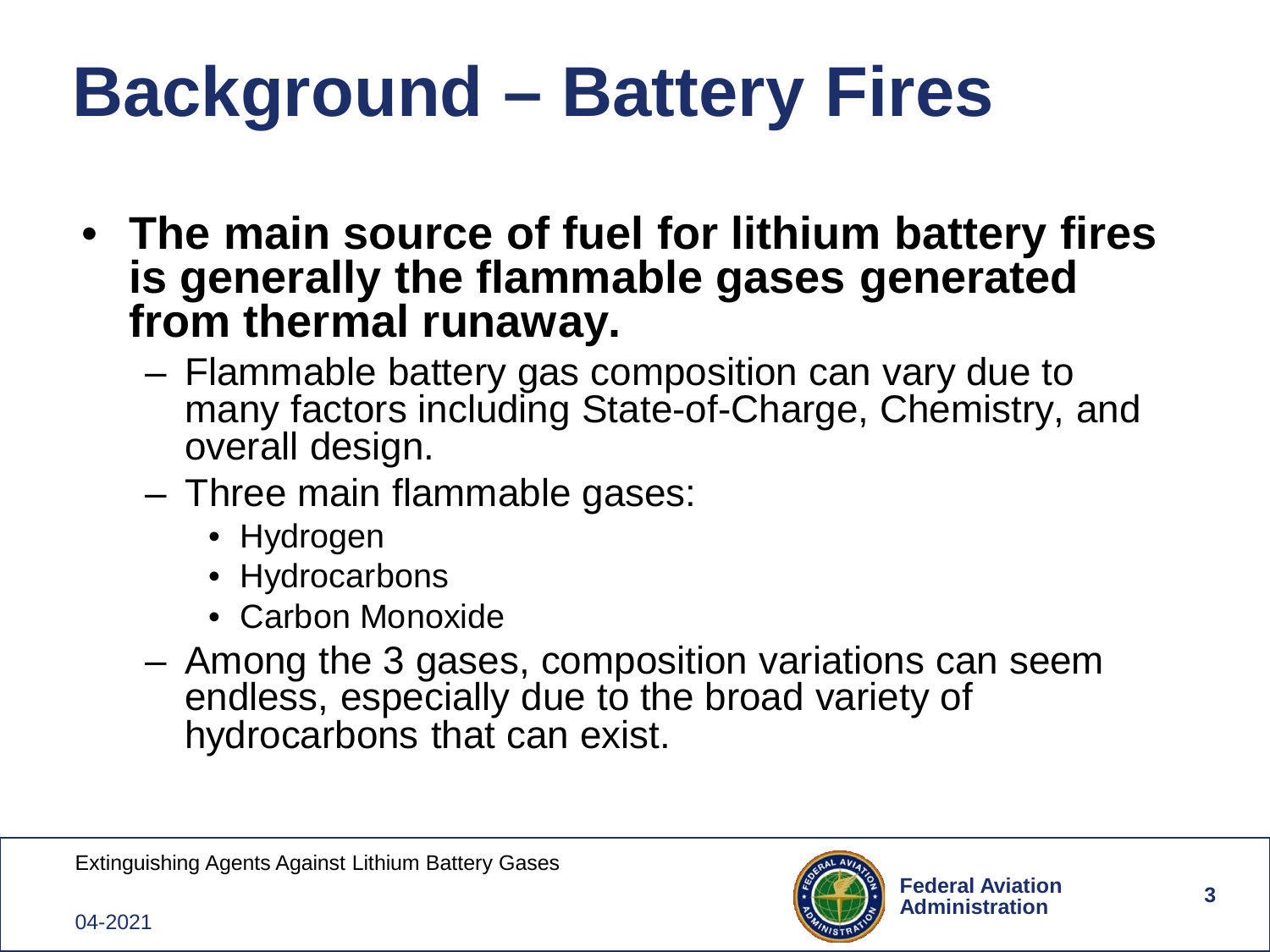### **Objective**

• **Develop a method of evaluating the effectiveness of cargo compartment fire suppression agents against lithium battery fires.**

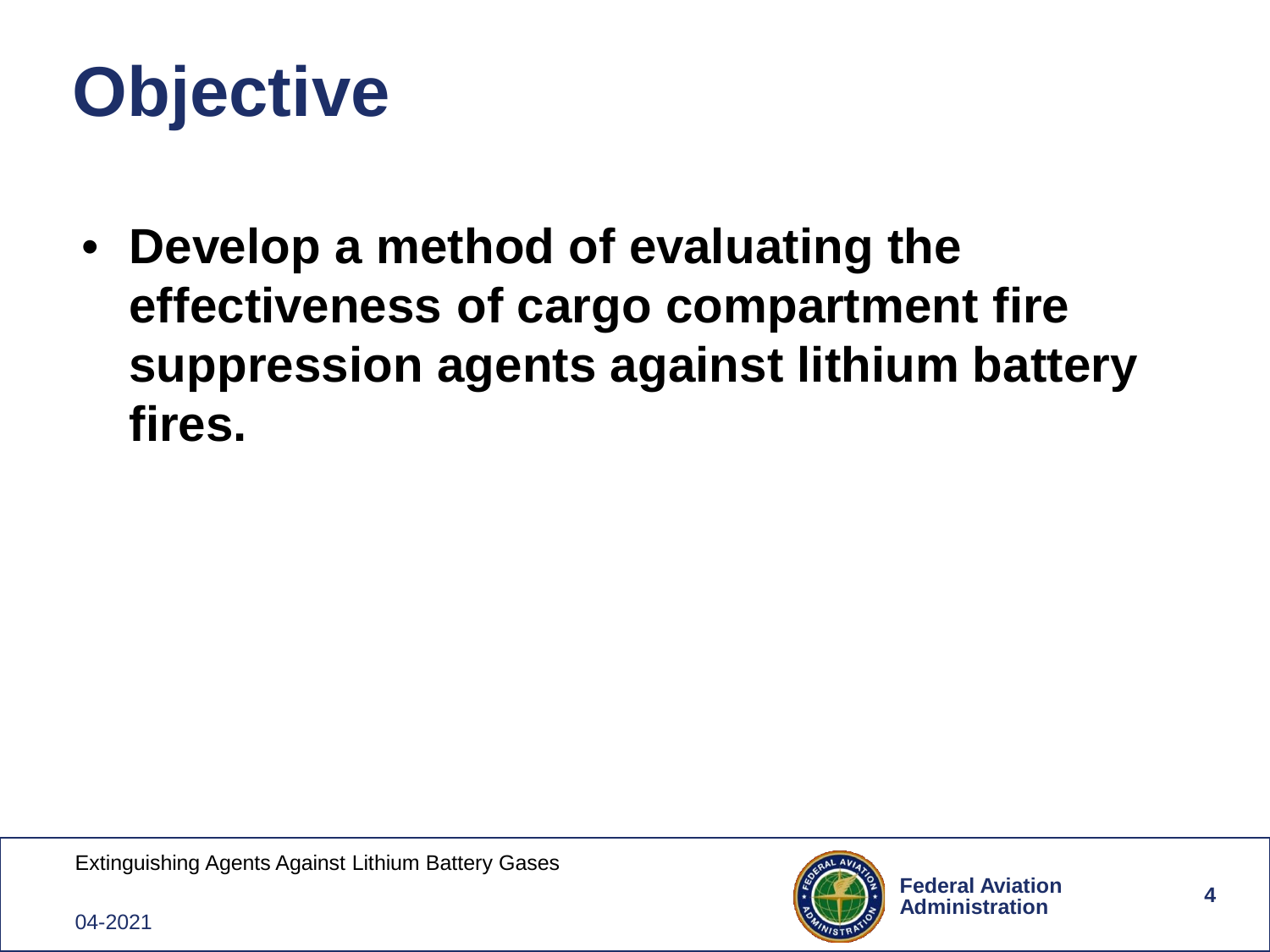#### **Test Plan**

- Initial tests
	- Verify setup and provide some understanding of the interaction between flammable gasses and agents.
- Flammability limit tests Tests
	- Use chemical kinetics simulations to get an idea of the behavior of various battery gas combinations against fire extinguishing agents.
		- Halon 1301
		- BTP/CO2 mix
		- CO2
	- Use pressure vessel experiments to validate/understand the various predicted simulation results.
		- Agents
			- » Halon 1301
			- » BTP/CO2 mix
			- » CO2
		- Flammable Gasses
			- » Hydrogen
			- » Methane
			- » Ethylene
			- » CO

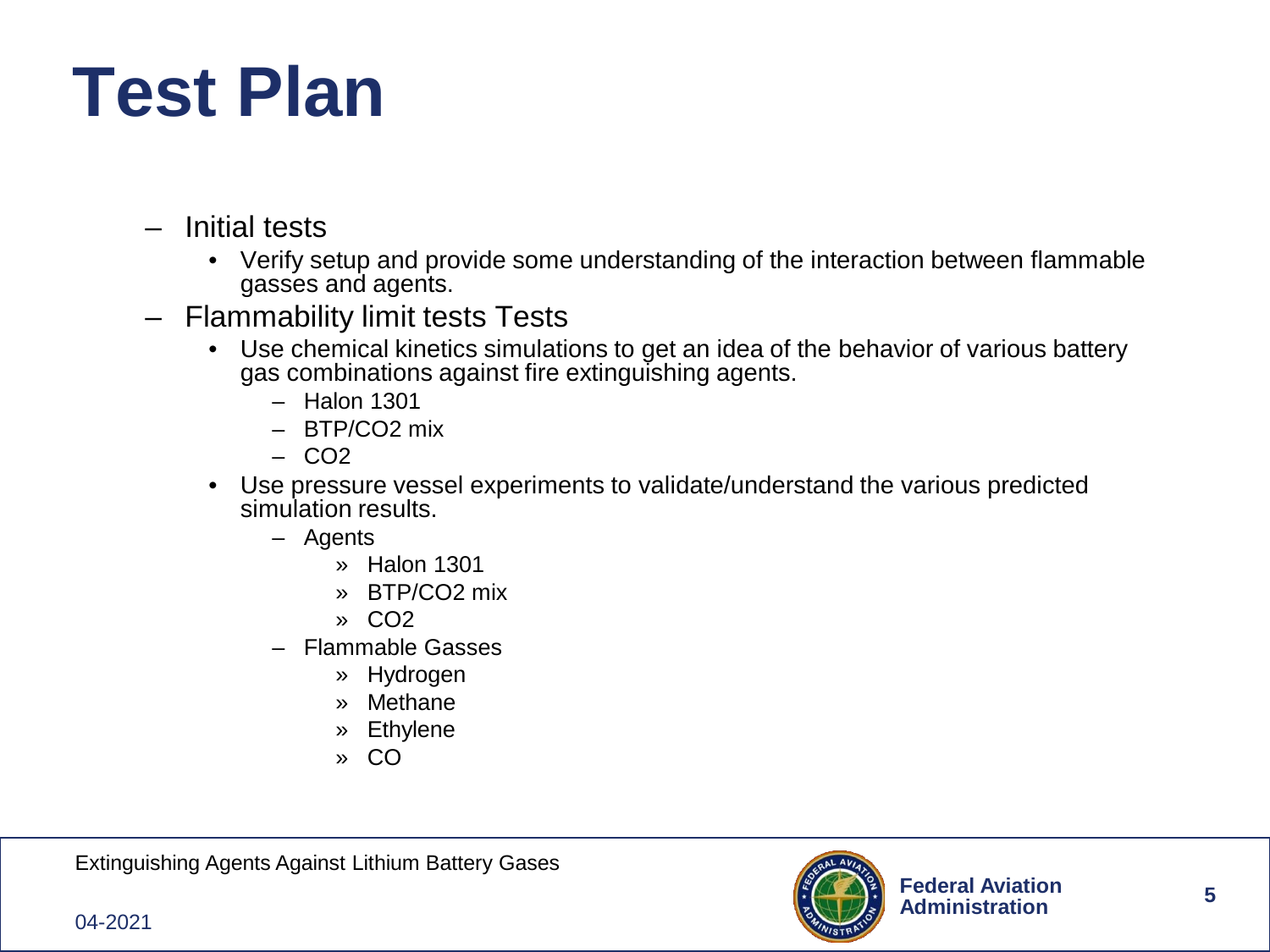

- **Simulations: Chemkin & Cantera (provide identical results)**
	- Use mechanism files that were compiled previously by NIST
	- Use laminar flame speed as a predictor of flammability

#### • **Experiments:**

- 21.7 liter combustion sphere
- Spark igniter for ignition (0.5 second duration, 10k volts, 5mm gap)
- Small computer fan to mix gasses
- Piezo-electric pressure sensor (max pressure and max rate-of-pressure rise)



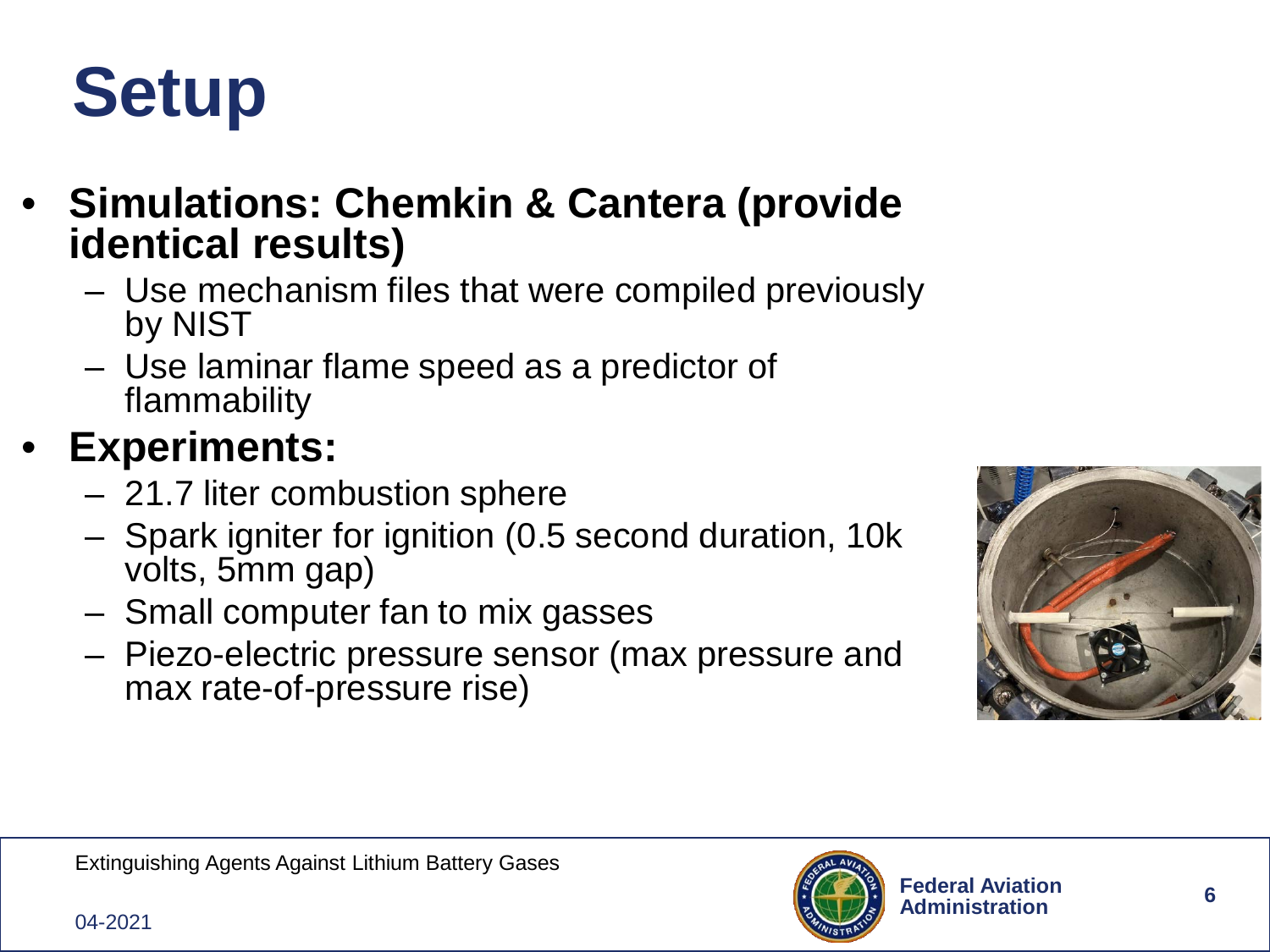## **Results-experimental validation**







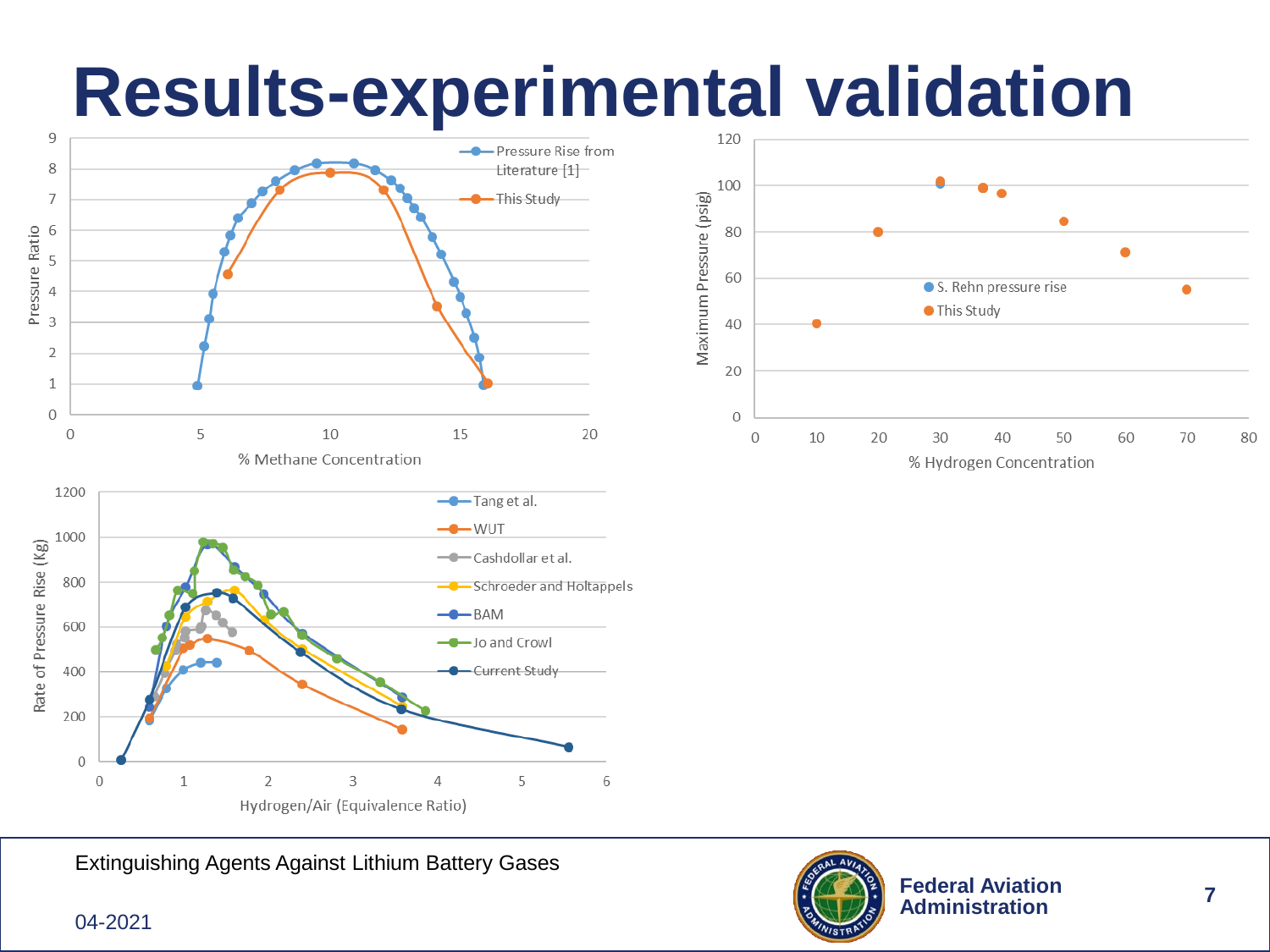#### **Results-simulation validation**



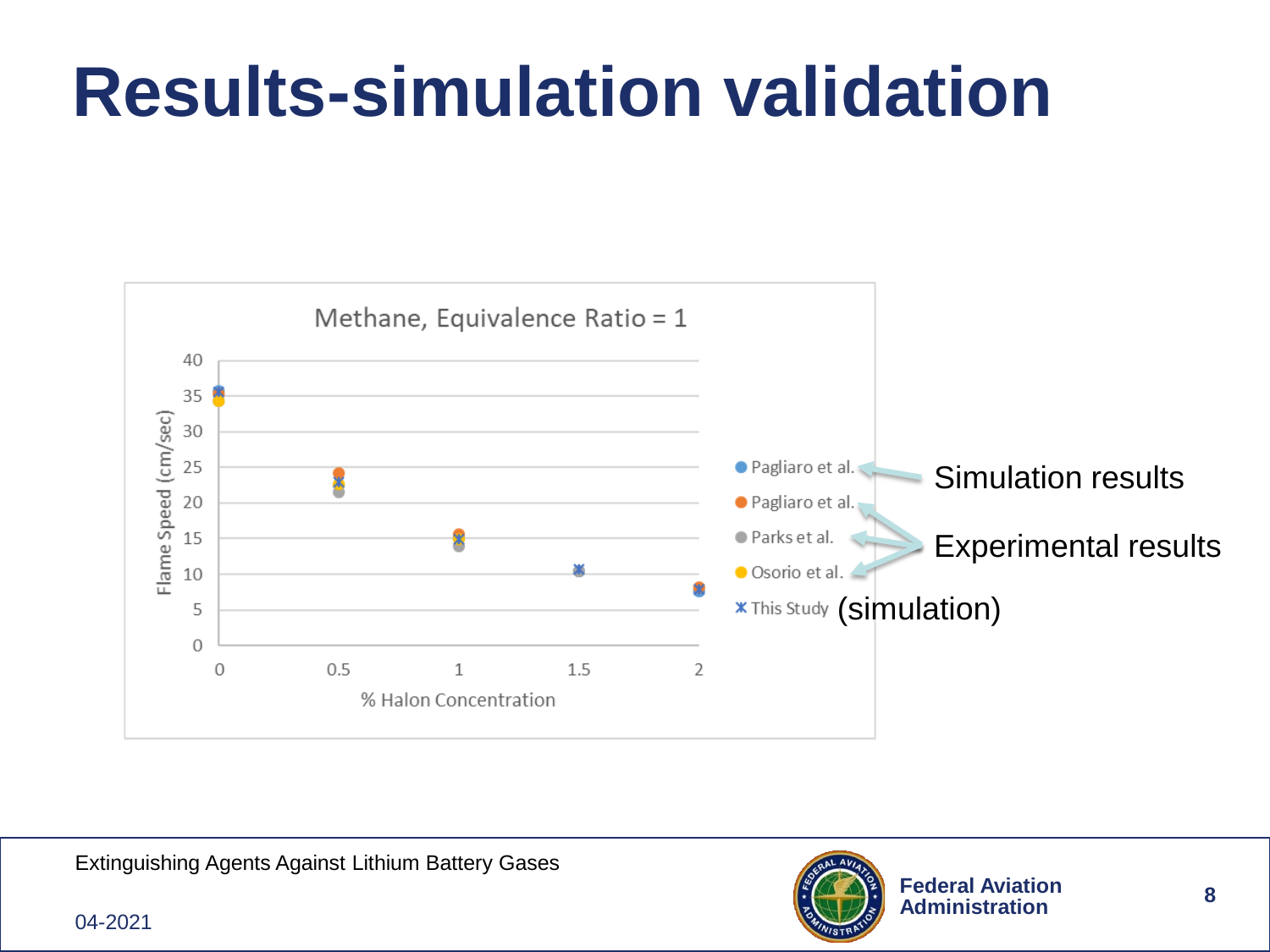#### **Initial testing – Halon and Hydrogen**



- Lower concentrations of Halon 1301 can have little effect on peak pressure but significantly reduce rate of pressure rise.
- Correlates to a significant decrease in flame speed but a much less significant decrease in total heat release.

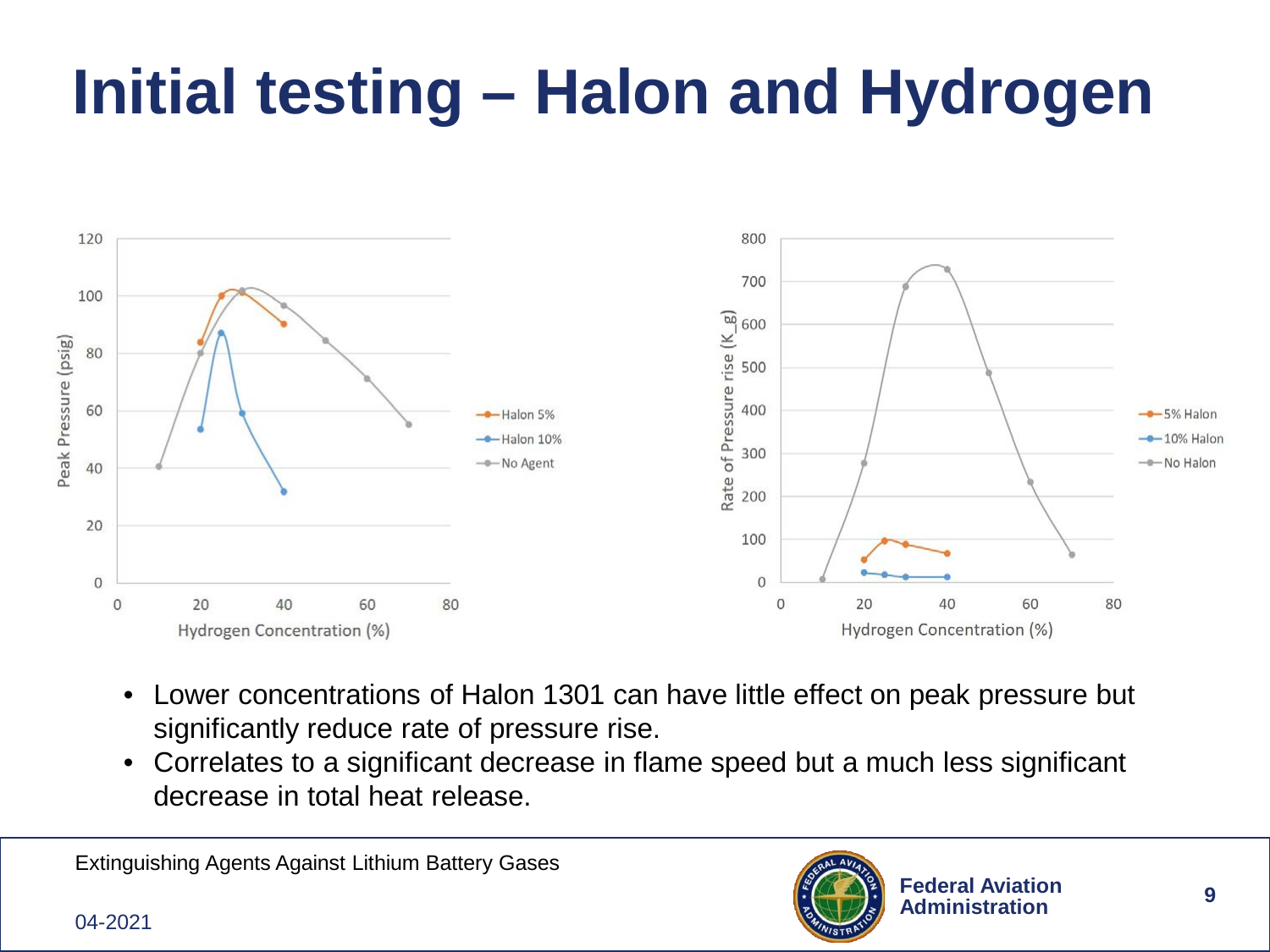#### **Initial testing – flammability curves**



• Certain halon/hydrogen mixtures have a greater pressure rise than if no halon was added.

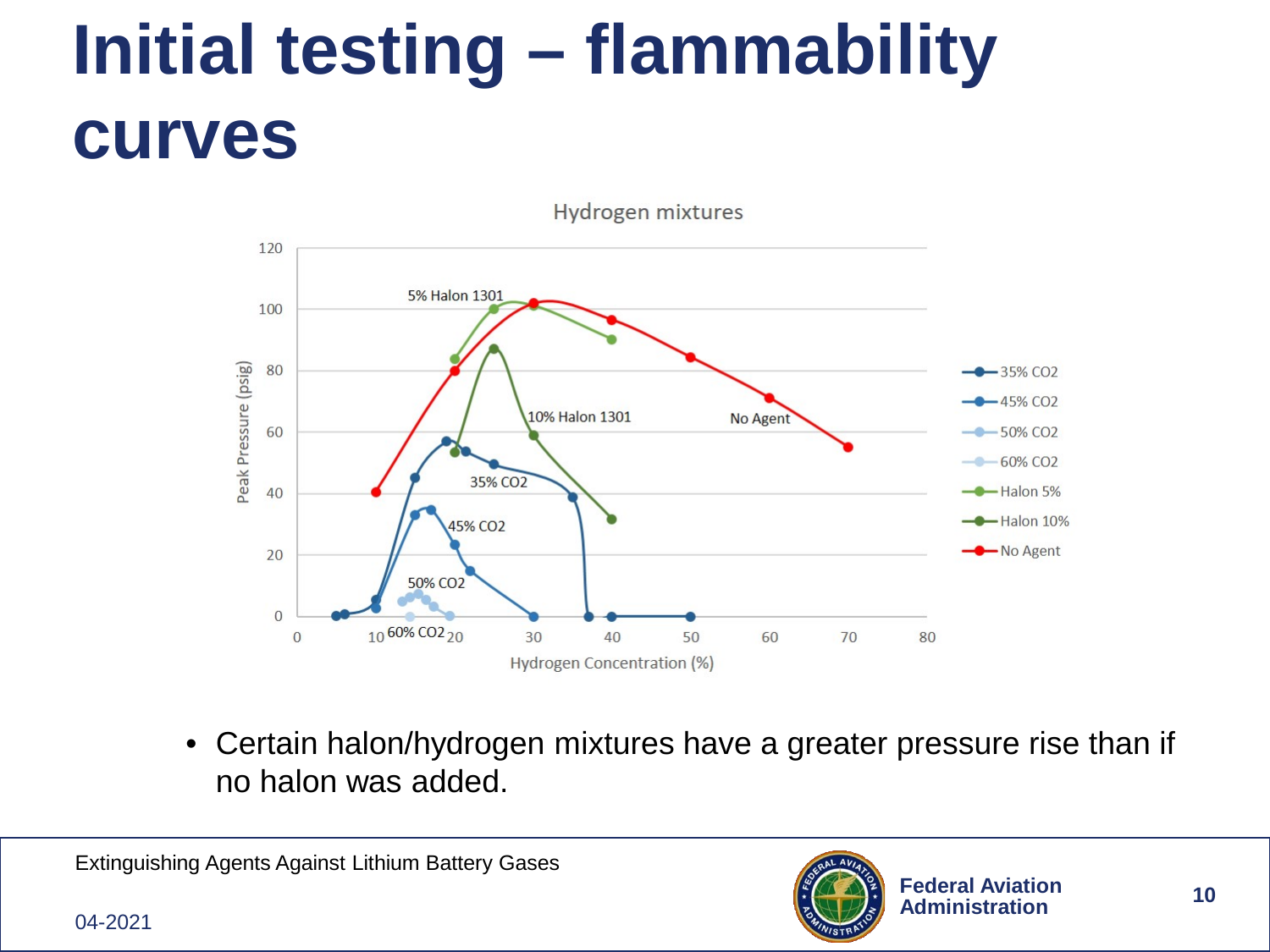### **LFL testing**

#### • **5% pressure rise criteria**

- 0.735psi at sea level
- About the pressure required to dislodge a cargo compartment decompression panel.



10% H2

Example:

Interpolation to find values

Extinguishing Agents Against Lithium Battery Gases

04-2021



25

 $\triangle$  50% SOC

■100% SOC

20

Pressure Rise (psi)

Recall from previous work:

 $1.4$  $1.2$ 

 $\mathbf{1}$ 

 $0.8$ 

 $0.6$  $0.4$  $0.2$  $\bf{0}$ 

 $\bf{0}$ 

5

10

Number of 18650 Cells

15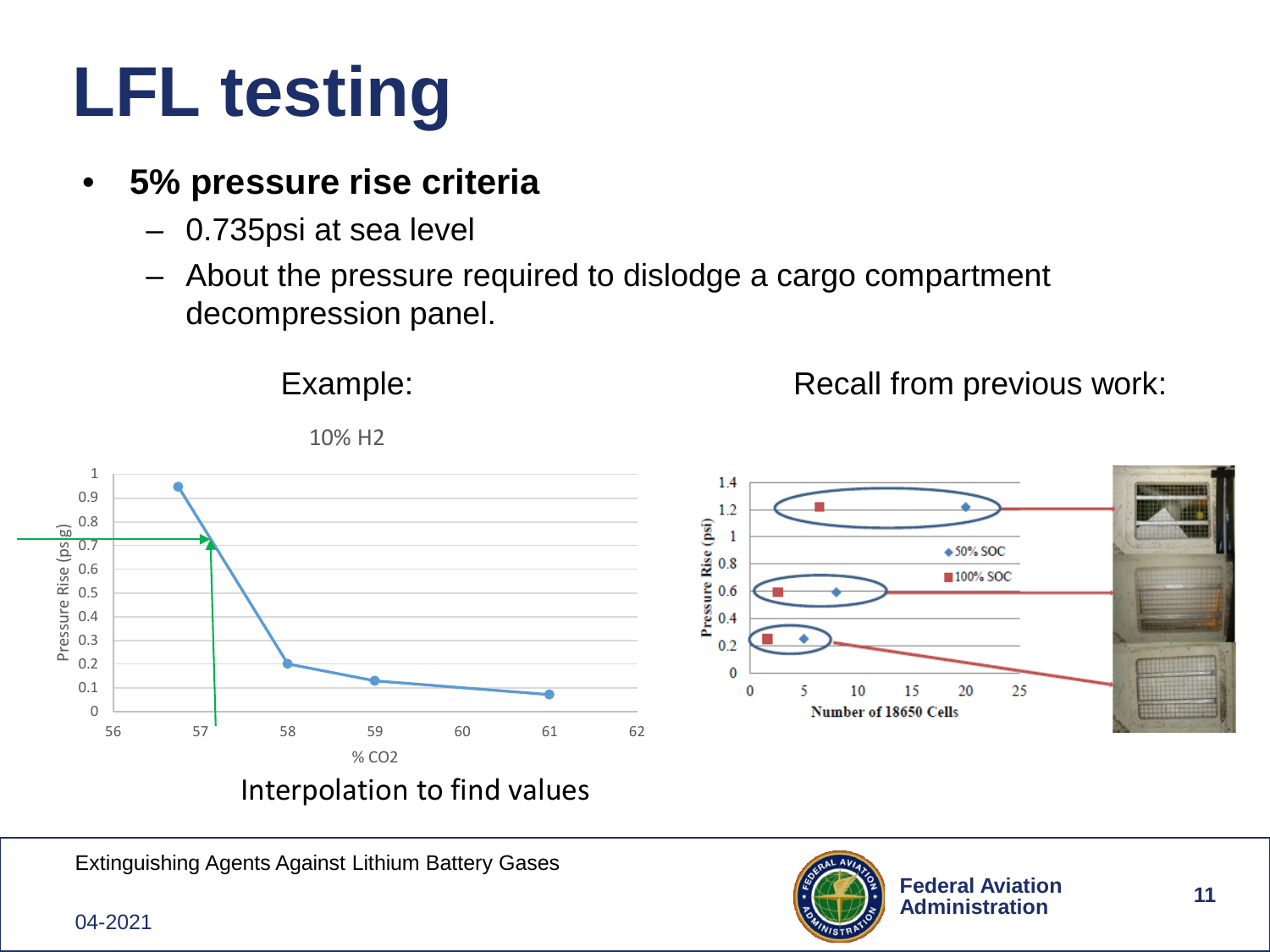### **Laminar Flame Speed**

- **Often times used as a "gauge" for determining whether a mixture is flammable or not.**
- **If flame speed is too low, flame cannot propagate and becomes extinct.**
- **Extinguishing flame speed varies with several parameters such as ignition energy and initial temperature**
	- Generally between 2 cm/sec and 5 cm/sec

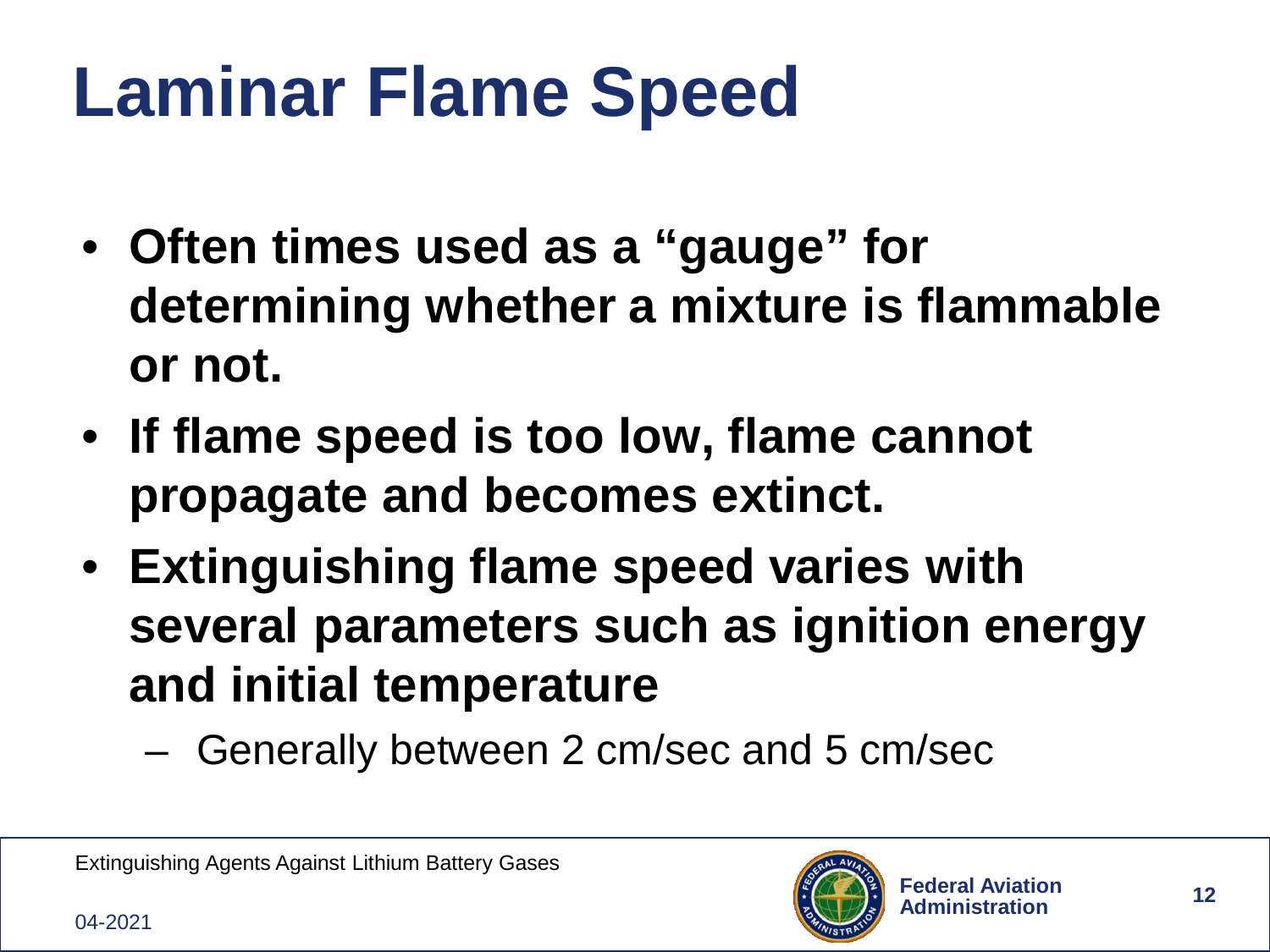#### **Methane and CO2**

phi=1



Extinguishing Agents Against Lithium Battery Gases

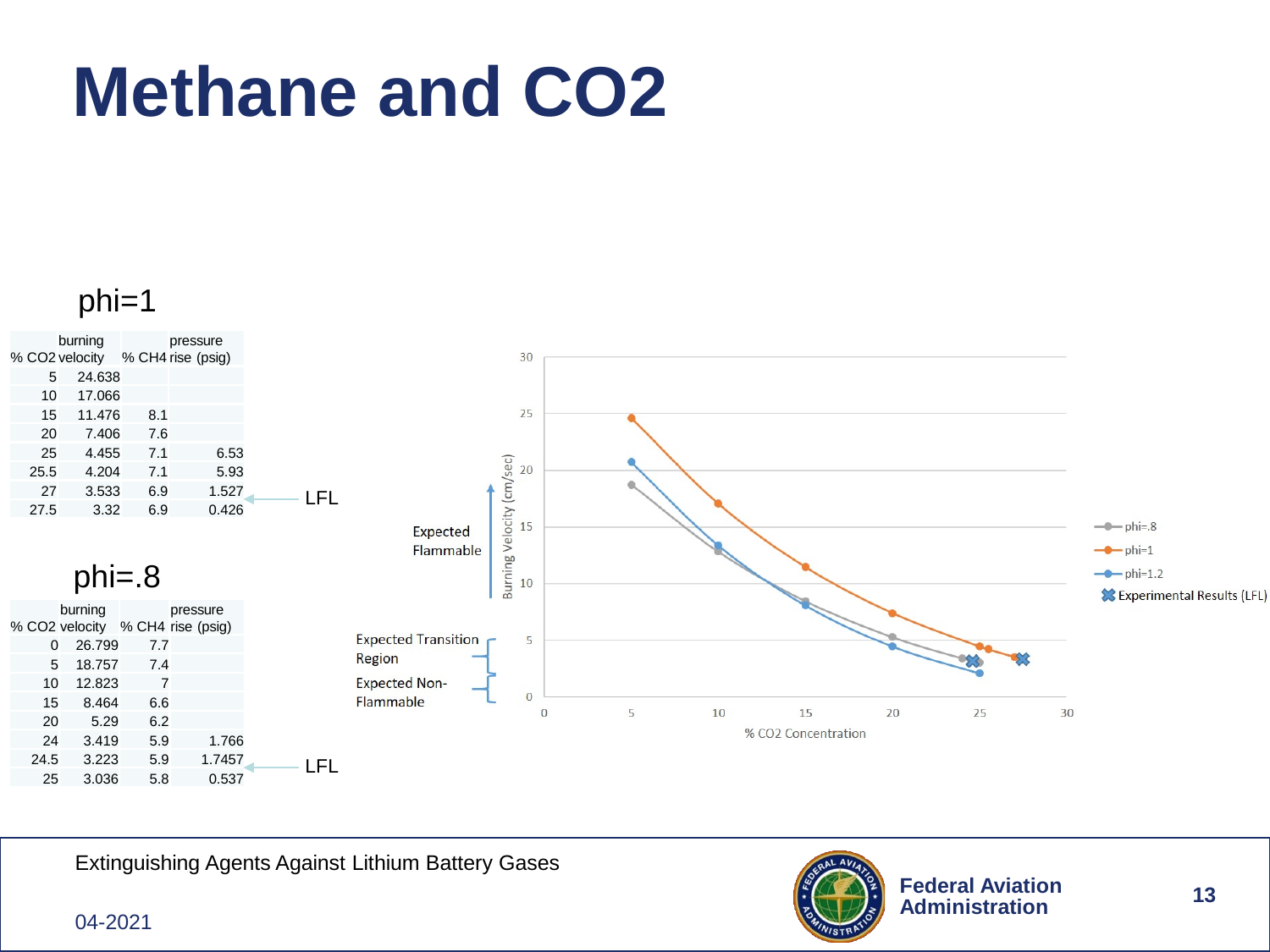#### **Comparison of gases**



Phi=1, 1atm, 25C

Extinguishing Agents Against Lithium Battery Gases

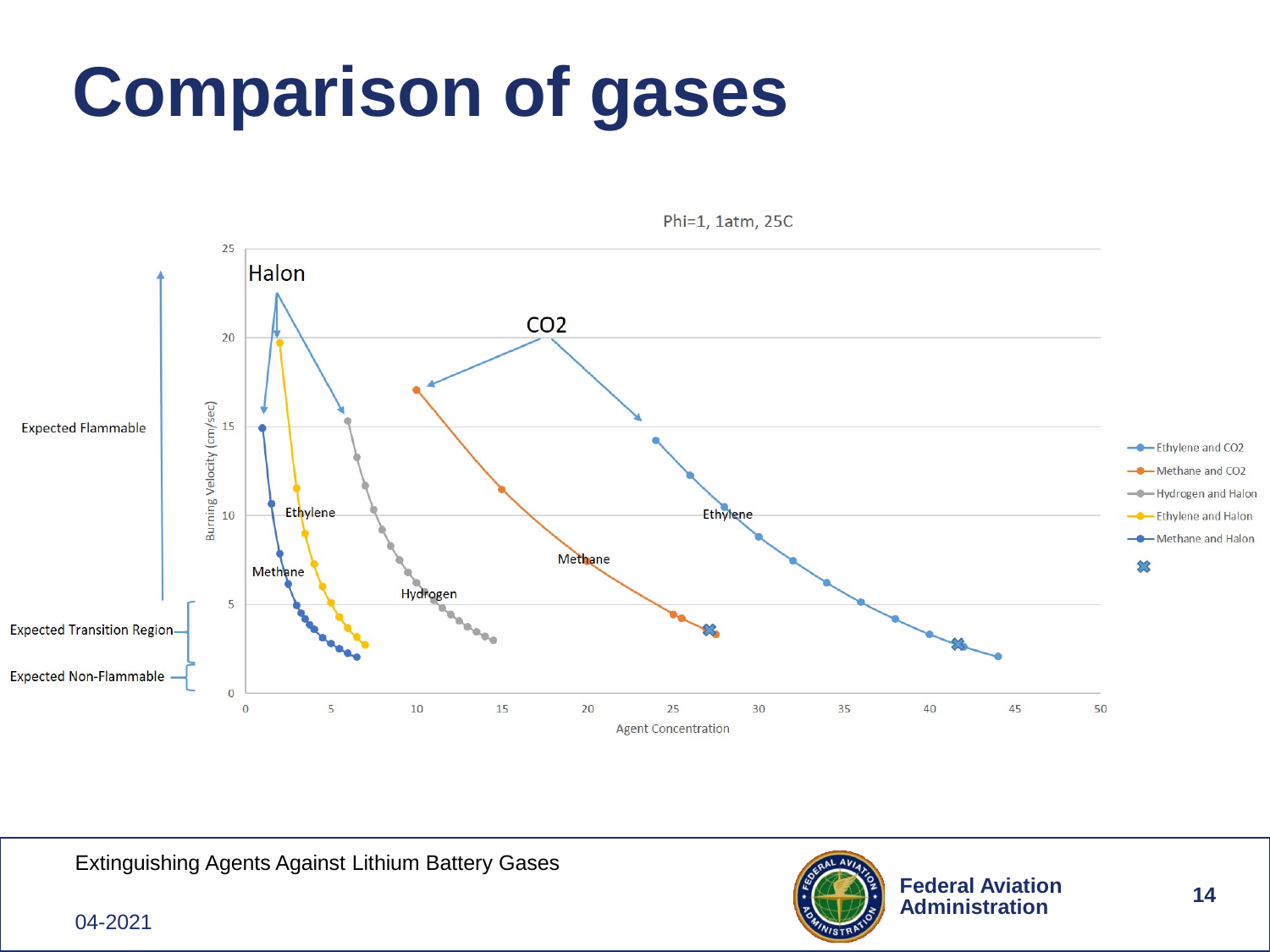#### **Altitude/elevated temperature effect**



- Extinguishing agents are predicted to be much less effective at elevated temperatures
- Extinguishing agents effectiveness show little variability with altitude

Extinguishing Agents Against Lithium Battery Gases

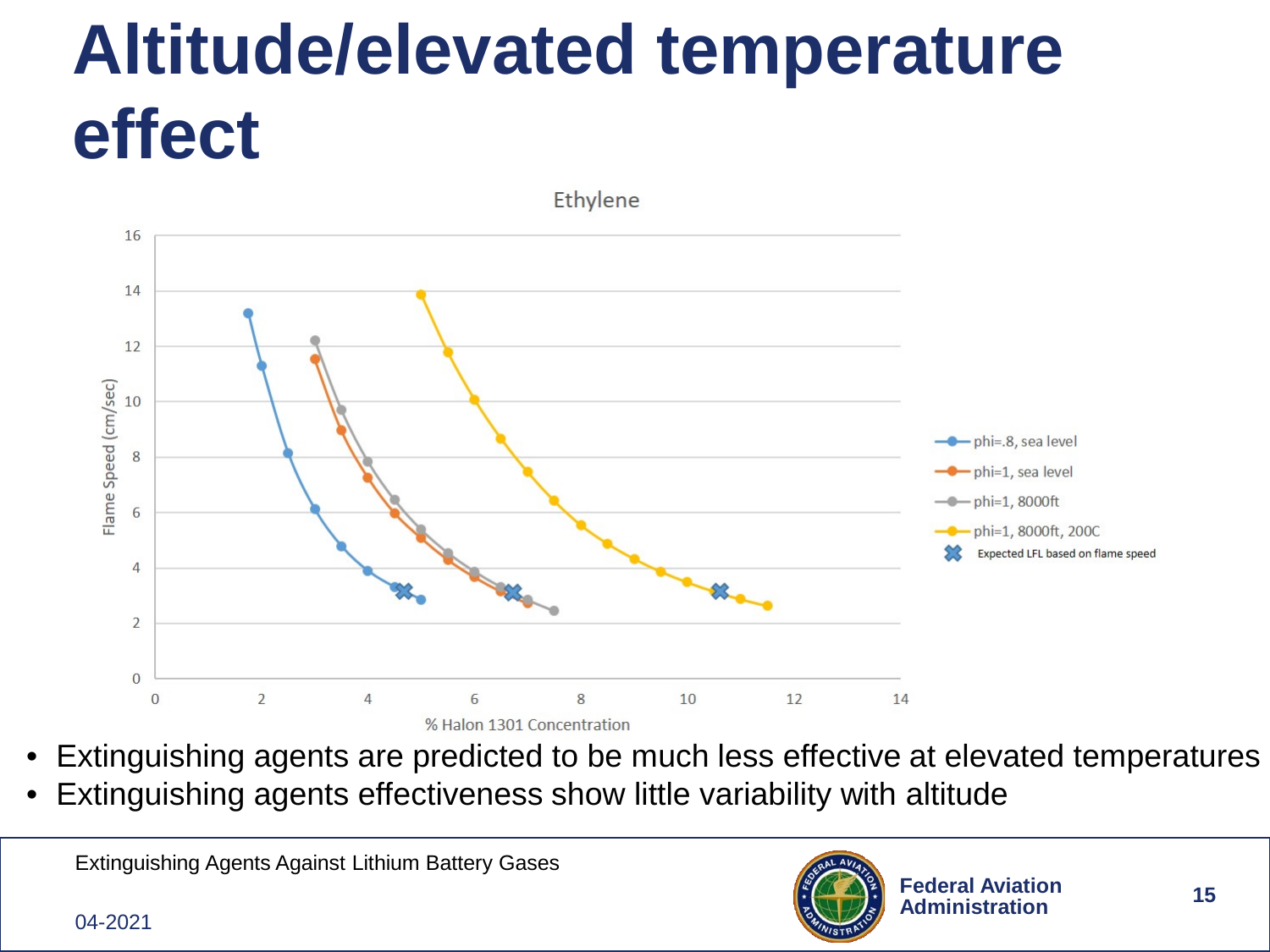## **Summary**

- **The greatest quantity of extinguishing agent is required at or near equivalence ratio of 1.**
- **Not all hydrocarbons behave the same. For example, ethylene appears to require more halon and more CO2 than methane.**
- **Hydrogen requires the most agent out of all flammable gasses evaluated so far.**
- **Extinguishing agents are far less effective at elevated temperatures. (A suppressed/smoldering cargo compartment will have elevated CO2, so results may be mixed.)**

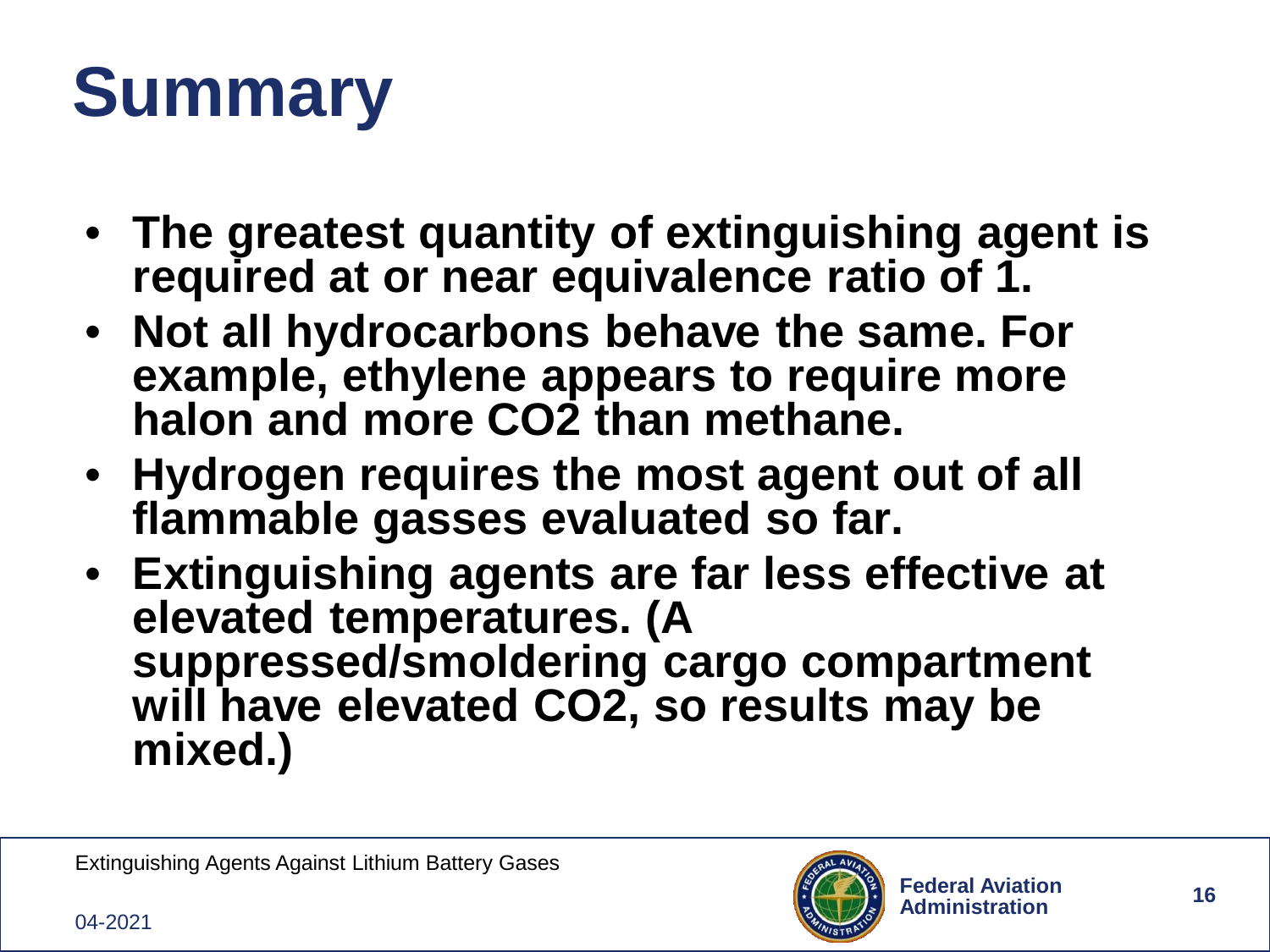#### **Future Work**

- **Continue running experiments to fill in test matrix**
	- Mixtures of flammable gasses (actual battery gasses)
	- All individual gasses at phi=1 and phi=.8 with all extinguishing agents.
- **Run simulations on other flammable gasses (other than the 4 listed) to determine if they are worth running pressure tests on.**
- **Possibly look at aerosols and powders.**